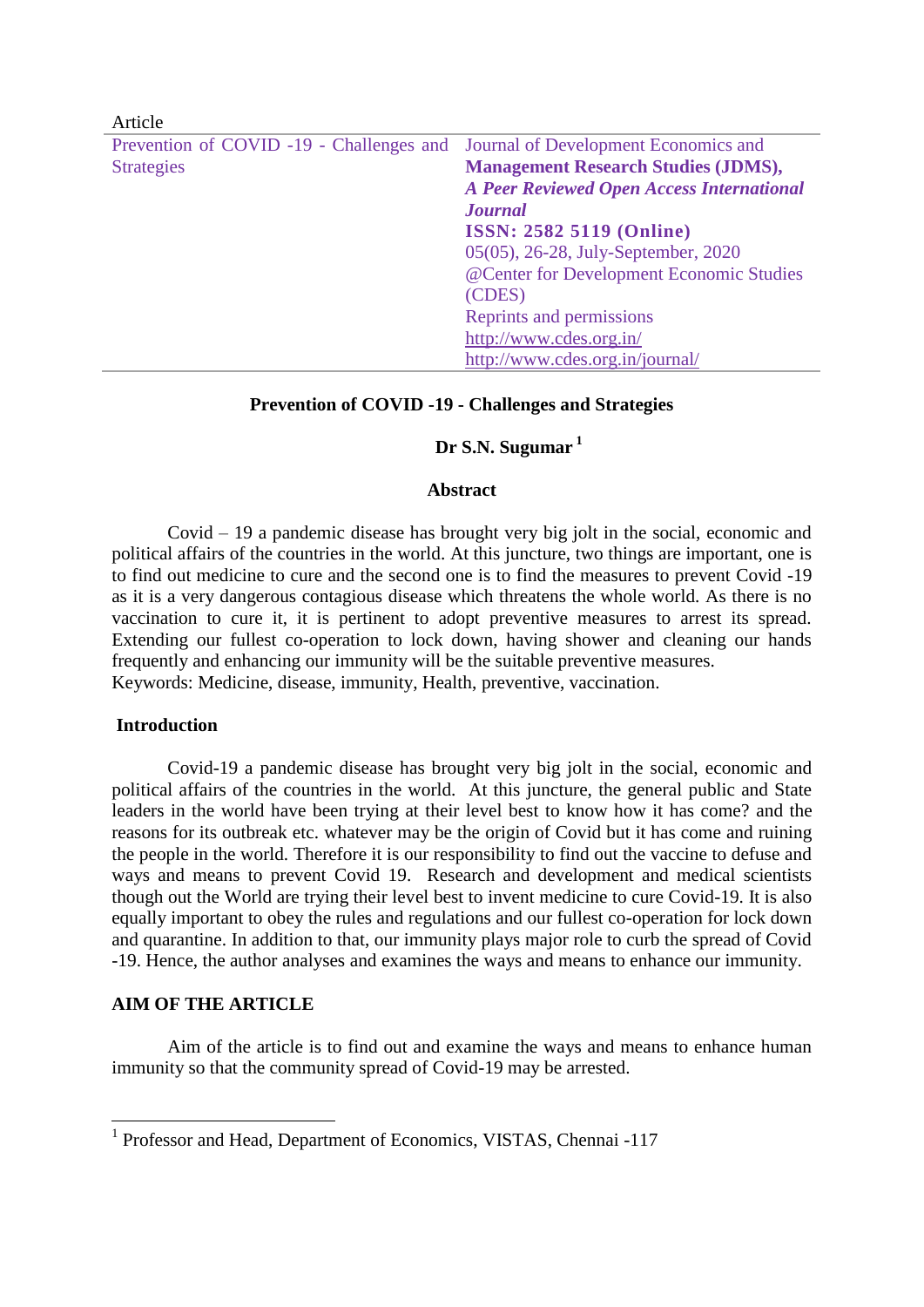# **NATURE OF THE ARTICLE**

The methodology of the article is descriptive in nature which may describe the ways and means of healthy living and healthy diet to improve immunity. It is a known fact that the spread of Covid-19 can be prevented by maintaining proper social distancing, house quarantine and cleaning hands frequently as per the necessity.

# **THE INTENSITY OF COVID-19**

It is very difficult to combat Covid -19 with unhealthy life style and poor immunity. Of course, healthy living and immunity are directly associated. Aged people, people under chronic medication for diabetes, hyper tension, cholesterol, cardio vascular diseases, lung diseases, skin disorder, kidney problems and cancer are vulnerable to Covid -19.

People, below the poverty line, people who are suffering from micro nutrient deficiency and anaemia are also susceptible to Covid -19. Initially, Covid -19 will attack the people who have poor immunity and it will affect all the people when there is community spread, but the causality will be high among the people with poor immunity. Therefore, people should enhance their immunity through healthy living and along with full co-operation to the complete lockdown.

# **POWER OF IMMUNITY**

Immunity in human being may be determined by social, economic and environmental factors which also include the life style and pattern of diet. In this article, the author focuses only on healthy living. People may doubt that whether these measures can increase immunity immediately to face the current situations. Definitely, it is not only for long term strategy but it also has immediate effect as the body takes many vitamins and minerals from day to day food intake and generally body does not have provision to store certain minerals and vitamin for the future. Therefore, it is paramount for everybody else to enhance immunity by leading healthy living. .

# **ENHANCE IMMUNITY TO PREVENT COVID -19**

Healthy living plays a major role in enhancing our immunity. It is nothing but the way in which we live and work. The following practices in our day to day life may boost up our immunity.

- 1. We should ensure healthy and balanced diet. Our day to day food intake should include vegetables especially hydrated vegetables, fruits, dairy products, spinach etc.
- 2. Avoid skipping food and taking food untimely.
- 3. Avoid binge eating.
- 4. Avoid smoking, and harmful use of alcohol and tobacco.
- 5. Trying to have adequate exposure to sunlight at least half -an -hour daily.
- 6. Take shower twice a day and wash hands whenever you eat.
- 7. Indulge in walking, jogging, yoga and meditation and physical exercises at least 45 minutes every day. Kindly realize that exercise is a medicine for good health.
- 8. Keep your blood pressure at normal level.